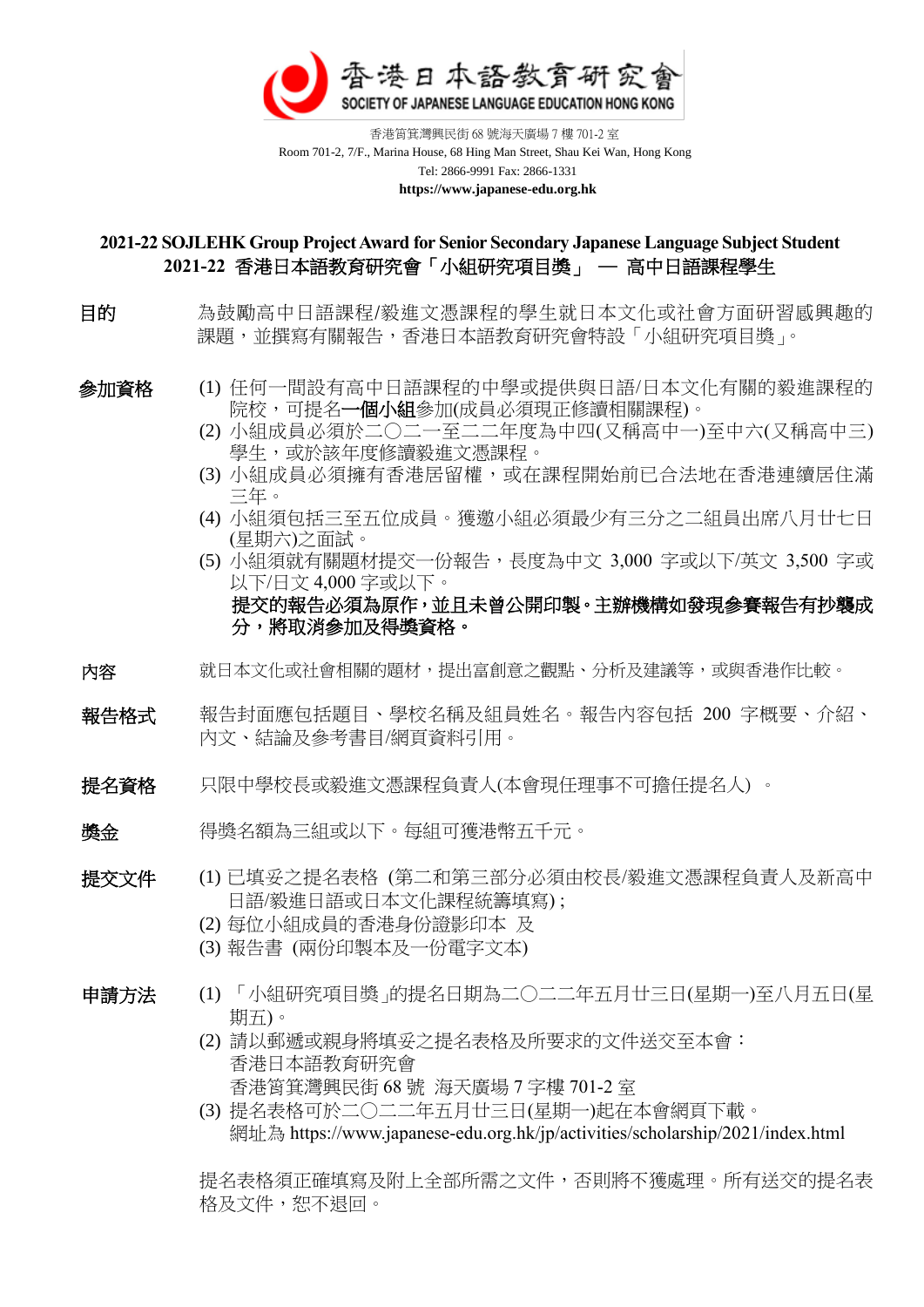#### 截止日期 二○二二年八月五日**(**星期五**)**。逾期遞交概不受理。

- 選拔程序 (1) 本會理事會將委任評審團,審議有關提名之報告書。
	- (2) 獲提名的小組於二○二二年八月十五日**(**星期一**)**前如未收到本會電郵邀請參加面 試,即作落選論。
	- (3) 獲邀請的小組將於二○二二年八月廿七日**(**星期六**)**參加面試。每個小組需以中/ 英/日文作十分鐘的發表。
	- (4) 本會辦事處將於二○二二年九月二日**(**星期五**)**前以電話/電郵通知得獎同學。於該 日前仍未接獲通知者,可作落選論。
	- (5) 得獎名額為三個小組或以下。
	- (6) 香港日本語教育研究會保留評選的最終決定權。
- 查詢 電郵 : [info@japanese-edu.org.hk](mailto:info@japanese-edu.org.hk) 電話: (852) 2866-9991 傳真: (852) 2866-1331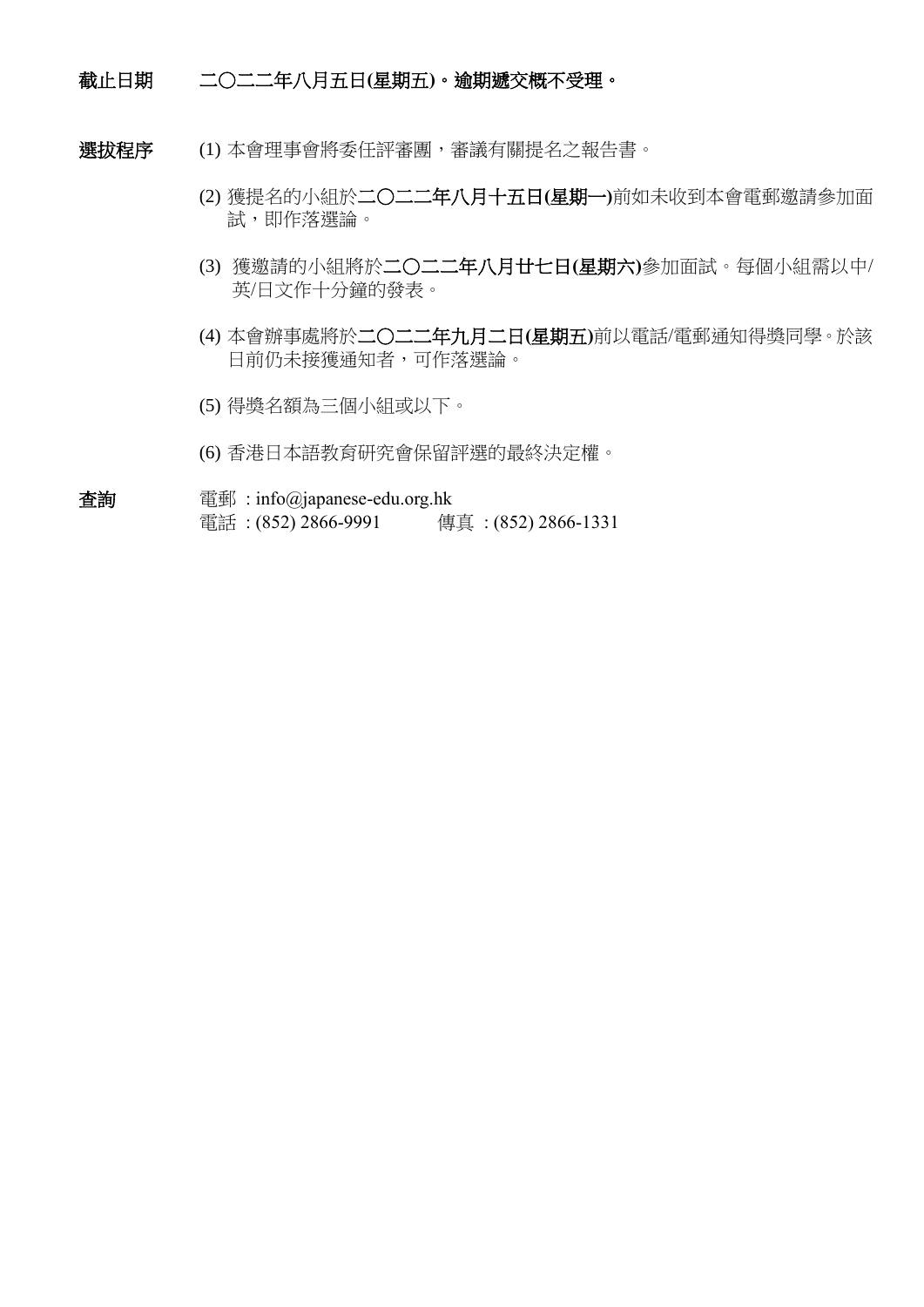

香港筲箕灣興民街 68 號海天廣場 7 樓 701-2 室 Room 701-2, 7/F., Marina House, 68 Hing Man Street, Shau Kei Wan, Hong Kong Tel: 2866-9991 Fax: 2866-1331  **https://www.japanese-edu.org.hk**

**2021-22 SOJLEHK Group Project Award for Senior Secondary Japanese Language Subject Students 2021-22** 香港日本語教育研究會「小組研究項目獎」─ 高中日語課程學生

**NOMINATION FORM** 提名表格

For Office Use 供本處用

**SECTION 1 – To be completed by the Students (Nominated Group Members)** 第一部份 一 由學生填寫

| Form received on | by post / hand |
|------------------|----------------|
|------------------|----------------|

Remarks:

**1. Name of School** 學校名稱 **:**  (Chinese 中文)

(English 英文)

# **2. Project Title** 題目 **:**

# **3. Number of Group Members** 組員人數 **: \_\_\_\_\_\_\_\_\_\_\_\_\_\_\_**

# **4. Personal Information of Group Leader** 組長的個人資料

| Name in English:        |               | Name in Chinese: | Sex:    |
|-------------------------|---------------|------------------|---------|
| 姓名 (英文)                 |               | 姓名 (中文)          | 性別      |
| Date of Birth:          |               | Place of Birth:  | HKID:   |
| 出生日期                    |               | 出生地點             | 香港身份證號碼 |
| Residential Address 地址: |               |                  |         |
| Telephone No.:          | Mobile Phone: | Email:           |         |
| 電話號碼                    | 手機號碼          | 電郵               |         |

**\_\_\_\_\_\_\_\_\_\_\_\_\_\_\_\_\_\_\_\_\_\_\_\_\_\_\_\_\_\_\_\_\_\_\_\_\_\_\_\_\_\_\_\_\_\_\_\_\_\_\_\_\_\_\_\_\_\_\_\_\_\_\_\_\_\_\_\_\_\_\_\_\_\_\_\_\_\_\_\_\_\_\_\_**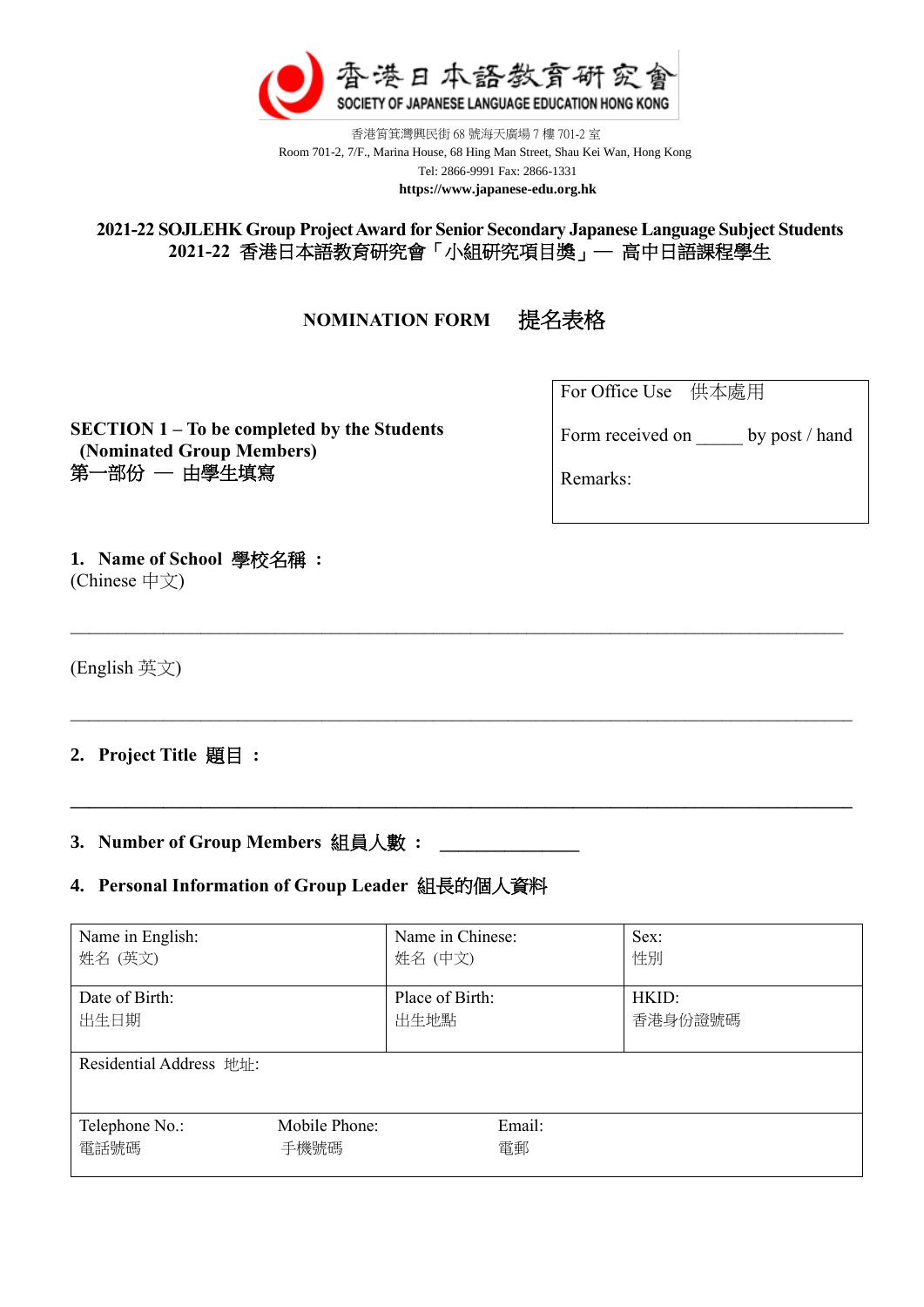# **5. Personal Information of Other Group Members** 小組其他成員的個人資料

| Member 成員 (1)                       |               |                  |         |
|-------------------------------------|---------------|------------------|---------|
| Name in English:                    |               | Name in Chinese: | Sex:    |
| 姓名 (英文)                             |               | 姓名(中文)           | 性別      |
| Date of Birth:                      |               | Place of Birth:  | HKID:   |
| 出生日期                                |               | 出生地點             | 香港身份證號碼 |
|                                     |               |                  |         |
| Residential Address 地址:             |               |                  |         |
|                                     |               |                  |         |
| Telephone $\overline{\text{No}}$ .: | Mobile Phone: | Email:           |         |
| 電話號碼                                | 手機號碼          | 電郵               |         |
|                                     |               |                  |         |

### **Member** 成員 **(2)**

| Name in English:        |               | Name in Chinese: | Sex:    |
|-------------------------|---------------|------------------|---------|
| 姓名 (英文)                 |               | 姓名 (中文)          | 性別      |
| Date of Birth:          |               | Place of Birth:  | HKID:   |
| 出生日期                    |               | 出生地點             | 香港身份證號碼 |
| Residential Address 地址: |               |                  |         |
| Telephone No.:          | Mobile Phone: | Email:           |         |
| 電話號碼                    | 手機號碼          | 電郵               |         |

# **Member** 成員 **(3)**

| Name in English:        |               | Name in Chinese: | Sex:    |
|-------------------------|---------------|------------------|---------|
| 姓名 (英文)                 |               | 姓名 (中文)          | 性別      |
| Date of Birth:          |               | Place of Birth:  | HKID:   |
| 出生日期                    |               | 出生地點             | 香港身份證號碼 |
| Residential Address 地址: |               |                  |         |
| Telephone No.:          | Mobile Phone: | Email:           |         |
| 電話號碼                    | 手機號碼          | 電郵               |         |

# **Member** 成員 **(4)**

| Name in English:        |               | Name in Chinese: | Sex:    |
|-------------------------|---------------|------------------|---------|
| 姓名 (英文)                 |               | 姓名 (中文)          | 性別      |
| Date of Birth:          |               | Place of Birth:  | HKID:   |
| 出生日期                    |               | 出生地點             | 香港身份證號碼 |
| Residential Address 地址: |               |                  |         |
| Telephone $No.$ :       | Mobile Phone: | Email:           |         |
| 電話號碼                    | 手機號碼          | 電郵               |         |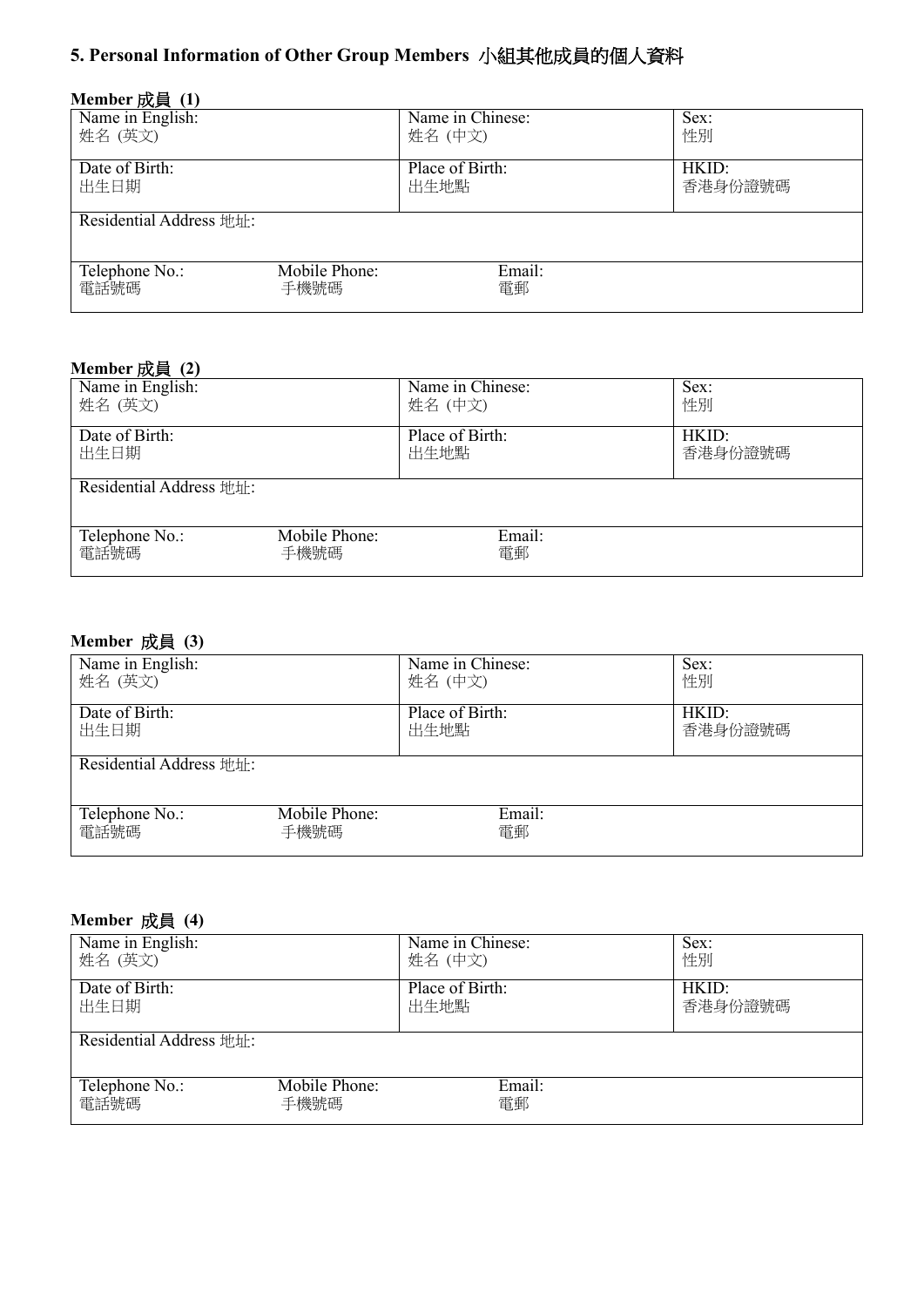### **DECLARATION BY NOMINEES** 聲明

我們謹此聲明 We declare that:

- ⚫ 提名表格內的一切資料真確無訛 information provided herein is correct
- 報名參賽的報告書是我們原創的作品 the Report submitted for this contest is our own work; and
- 此報告書沒有抄襲他人的資料; 如引用他人的資料,會列明出處 it does not include materials copied directly from any sources without proper acknowledgement.

| Name & Signature of Group Leader 組長姓名: |                                |  |
|----------------------------------------|--------------------------------|--|
|                                        | 班級:___________________________ |  |
|                                        | 簽名:__________________________  |  |
| Name & Signature of Group Members:     |                                |  |
| ① 組員姓名:_____________________           |                                |  |
| ② 組員姓名:____________________            |                                |  |
| 3 組員姓名: _________________              |                                |  |
| ④ 組員姓名:______________________          |                                |  |

Date  $\Box$  期: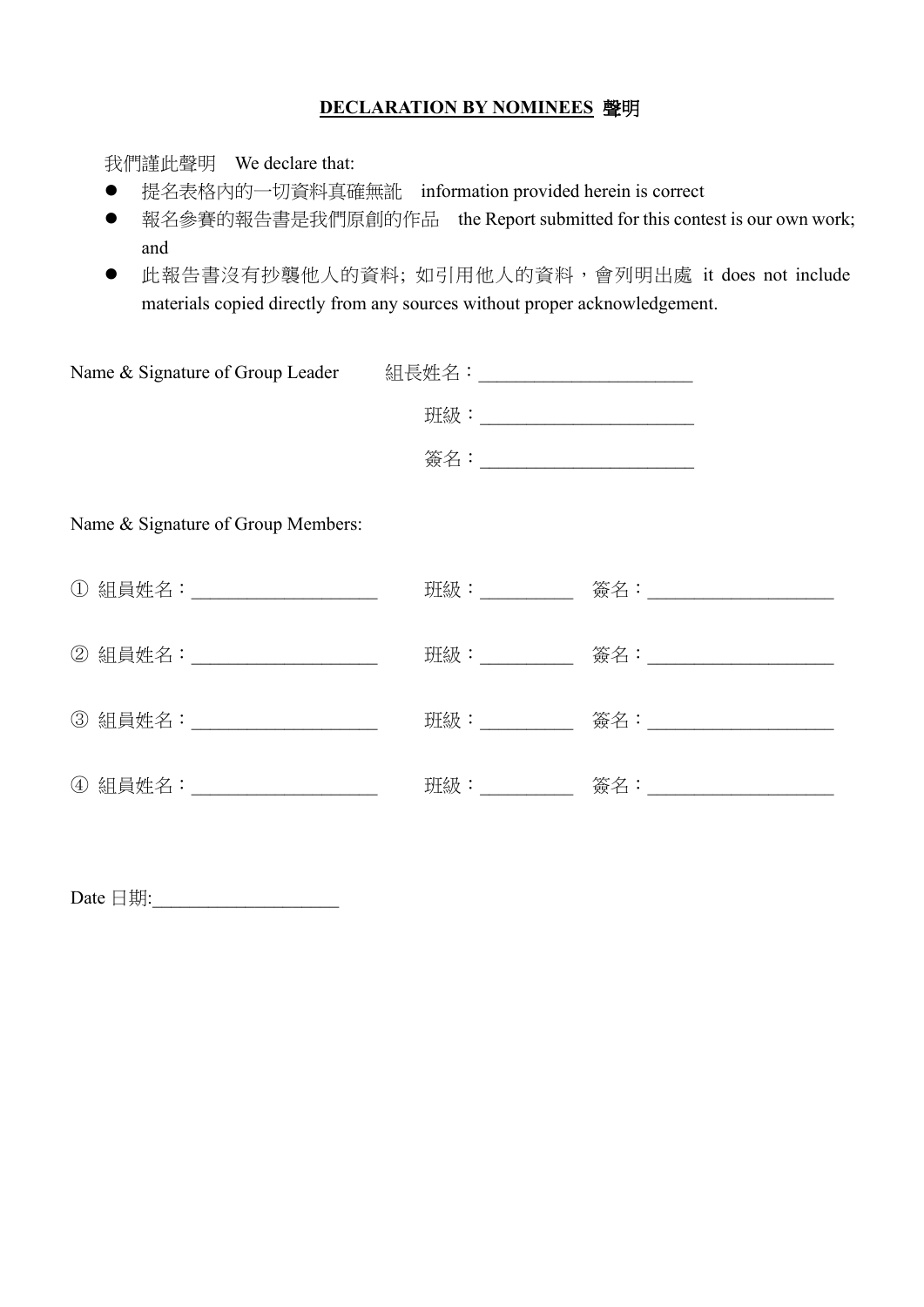# **SECTION 2 – To be completed by the Head of School / Head of Yi Jin Diploma (Nominator)** 第二部份 ─ 由校長**/**毅進文憑課程負責人填寫 **(**提名人**)**

※Current Executive Committee Member of our Society could not act as nominator 本會現任理事不可擔任提名人

# 本人提名以下學生參加 2021-22 香港日本語教育研究會的「小組研究項目獎」─高中日語課程學生

Letter of Recommendation in support of the application of  $(1)$ ,

(2)\_**\_\_\_\_\_\_\_\_\_\_\_\_\_\_\_\_,** (3)**\_\_\_\_\_\_\_\_\_\_\_\_\_\_\_\_** (4)\_\_\_\_\_\_\_\_\_\_\_\_\_\_\_\_\_\_\_\_**,** (5)

**(students' names) for 2021-22 SOJLEHK Group Project Award for Senior Secondary Japanese Language Subject Students.**

**Reasons of your recommendation and any other information which you consider are relevant to their application of this Group Project Award competition.** (Additional page may be attached.) 請說明提名以上學生參加有關項目比賽的原因及提供其他相關資料。可加頁填寫。

| Name 姓名:             |                                           |
|----------------------|-------------------------------------------|
|                      | # Prof 教授 □ / Dr 博士 □ / Mr 先生 □ / Ms 女士 □ |
| Name of School 學校名稱: |                                           |
| Tel No.電話:           | Email 電郵:                                 |
| Fax No.傳真:           |                                           |
| Signature 簽名:        | Chop of School 學校印鑑:                      |
|                      |                                           |
|                      |                                           |

*# Please tick the appropriate box* 請在合適的空格內填